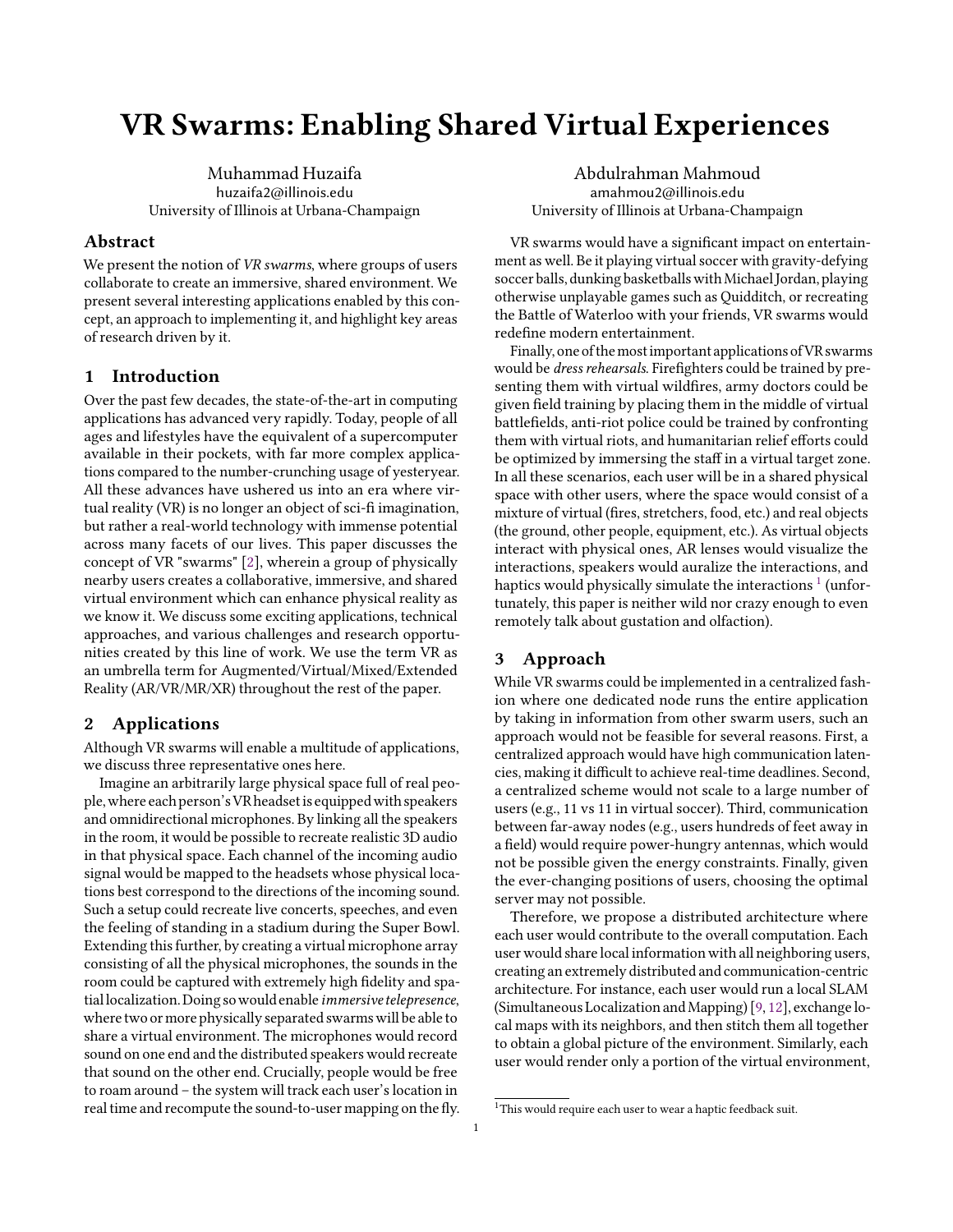and then would use the renderings from its neighbors to create the entire environment. This scheme would also apply to distributed audio and recording, and perhaps even shared haptics, where a multi-user, multi-virtual-object interaction might necessitate exchanging haptic feedback information (e.g., two firefighters colliding with each other and a virtual tree simultaneously).

### 4 Challenges and Research Opportunities

Designing such a system would require innovations throughout the computing stack, all the way from algorithms to hardware. Here, we highlight some of the fundamental challenges that would need to be solved at each layer.

Applications:Developing applications for a system where essentially all computation is decentralized would require a drastic change in the way programmers think about algorithms. A local-compute-and-multicast paradigm would require reasoning about things such as computation handoff, where a particular process or job or computation is transferred from one user to another in real-time. For instance, the rendering of a fire hose as it gets passed from one user to another. Another algorithmic consideration would be the use of approximate computing for pruning out unnecessary computations. An example would be distance-based computation: based on the distance from the user, the accuracy of SLAM could be increased to centimeters or decreased toinches, resolution could be increased to fovea level fidelity or decreased to 4K [\[10\]](#page-2-3), and work pertaining to objects outside a user's field of view could be culled. Finally, programmers would have to think about optimizing global performance as opposed to local performance.

Operating Systems: Swarm VR would require a real-time OS, with tight, but soft real-time deadlines. Achieving such deadlines would require lightweight primitives for processes, threads, and most importantly, the communication stack. With communication a first-class citizen, short range communication protocols (perhaps derived from IEEE 802.11p [\[4\]](#page-2-4)), APIs, system calls, drivers, and firmware would all have to be specialized to eliminate overheads of redundant data copying and extraneous interfaces. An existing example of such an optimization is the dedicated VR drivers in Windows that do not treat HMDs as traditional displays [\[8\]](#page-2-5), and therefore improve performance  $^2$  $^2$ .

Programming Languages: While programmers are already proficient at using MPI, Spark, or Storm for writing distributed applications, distributed graphics is an example of an application where current programming abstractions are insufficient. For instance, to support computation handoff, abstractions for describing shared, distributed objects would helpful. For perception-driven rendering [\[11\]](#page-2-6), support would be required for tagging objects with approximation permissions; i.e., whether an object can be approximated or not. For instance, in a riot, the texture of a far away virtual person's shirt may not matter, but any harmful objects they may be carrying would need to be rendered with high-fidelity at all

<span id="page-1-0"></span><sup>2</sup>They are still not fast enough for high framerate rendering.

times due to their importance. Finally, techniques would be required for the validation and verification of such programs.

Compilers andRuntimes:The richinformation provided by a new programming language would be used by compilers and runtimes to pass on higher-level semantics to the hardware, such as the priority of a particular piece of data (for communication purposes), source of data (local or remote to dictate caching policies), level of approximation, etc. Furthermore, compilers would require a new IR for describing distributed computations and their interactions, enabling more optimizations in the process.

Hardware: In addition to the challenges faced by "traditional" VR – high resolution, frame rate, field-of-view [\[3,](#page-2-7) [7\]](#page-2-8), low latency [\[5\]](#page-2-9), area, power, and small form factor [\[6\]](#page-2-10) – swarm VR hardware would need to solve several new challenges. First and foremost, the OS stack alone would not be able to solve the communication latency problem. Hardware support would be needed for short range communication protocols. This support could be in the form of integrating I/O (network, sensors, USB ports, ADCs) into unified, shared memory, thereby removing extraneous copies and explicit software management overhead; or, if we may be so bold, it could be in the form of swarm-wide unified, shared memory, where coherence protocols across the entire ad-hoc network would make communication implicit. Second, a new ISA would be required to enable the compiler or runtime to pass down meaningful information. The ISA could provide macro-instructions for communication and data sharing. Third, accelerators would be required, as is currently assumed by default, but with far more stringent area and energy constraints – small SoCs with hours of battery life without discomfort under high computational load. Finally, efficient and small form-factor batteries, mechanical devices, and fabrics would be required to support realistic haptics.

Security and Privacy: As cameras, microphones, and other sensors will be present in all VR headsets, security and privacy will be of paramount importance. Mechanisms will be required to ensure a user's privacy is not violated, especially involuntarily by other users [\[1\]](#page-2-11). For instance, users could broadcast their privacy policies (e.g., okay to share silhouette; not okay to share facial features) to nearby users. Techniques will also be required to ensure that the swarm-wide communication paradigm is not hijacked to carry out security attacks.

# 5 Conclusion

We presented the idea of a VR swarm, where users collaborate to create a shared, immersive environment. VR swarms can enable a plethora of interesting applications, ranging from telepresence to emulating battlefields. We also outlined several research challenges associated with this idea. Perhaps most of them are many, many years away from being solved but we hope that they will provide research directions and food for thought for the readers.